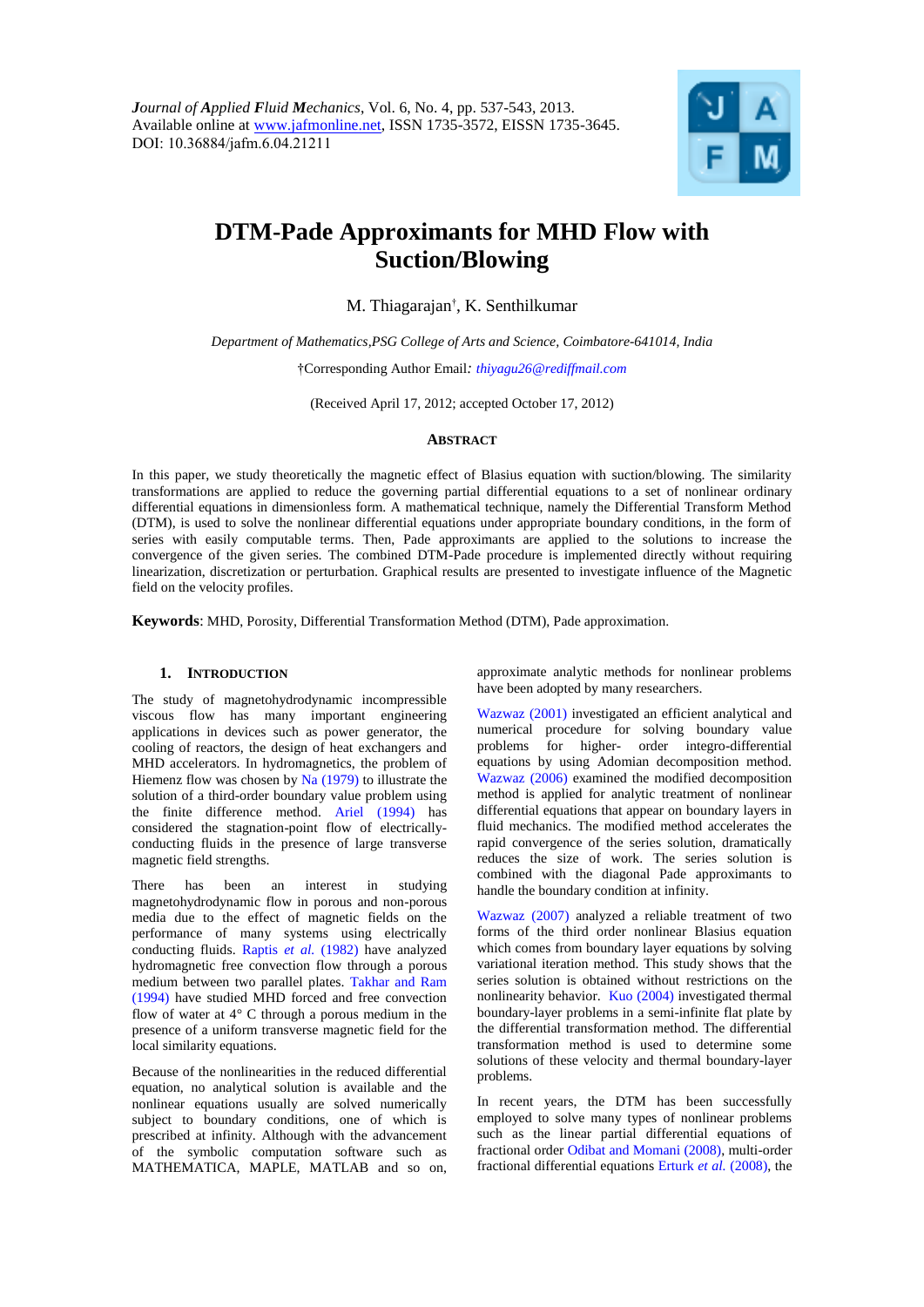hyperchaotic Rossler system Al-Sawalha *et al*. (2009), the fourth-order boundary value problems Erturk and Momani (2007), the Volterra integral equation with separable kernels Odibat (2008), the differentialdifference equations Arikoglu and Ozkol (2008), the free vibration equations of beam on elastic soil Catal (2008), the integral and integro-differential equation systems Arikoglu and Ozkol (2008). All of these<br>successful applications verified the validity, verified the validity, effectiveness and flexibility of the DTM.

This method constructs for differential equations an analytical solution in the form of a power series. Furthermore, power series are not useful for large values of  $\eta$ , say  $\eta \rightarrow \infty$ . It is now well known that Pade approximants Baker (1975), Baker and Graves-Morris (1981) have the advantage of manipulating the polynomial approximation into rational functions of polynomials. It is therefore essential to combination of the series solution, obtained by the DTM with the Pade approximant Peker *et al.* (2011), Rashidi and Erfani (2011) to provide an effective tool to handle boundary value problems at infinite domains.

In this present problem, the influence of magnetic effect of Blasius equation with suction/blowing is analyzed; the nonlinear partial differential equation is solved for the velocity distribution. The effect of magnetic parameter and suction/blowing parameter on dimensionless velocity is thoroughly investigated.

## **2. PROBLEM STATEMENT AND MATHEMATICAL FORMULATION**

Many different but related phenomena are stated and studied by the Blasius equation Arikoglu and Ozkol (2005), Fang *et al.* (2008), Fang and Lee (2005) that has a special importance for all boundary-layer equations in fluid mechanics. The Blasius equation can be described as the non-dimensional velocity distribution in the laminar boundary layer over a semi-infinite flat plate which is shown in Fig.1.



**Fig. 1.** Velocity layer on a flat plate

It is assumed that the free stream velocity,  $U_{\infty}$ , is also uniform and constant. Further, the incompressible viscous fluid is electrically conducting under the influence of an applied magnetic field normal to the stretching sheet. The induced magnetic field is neglected. The boundary-layer equations are as follows

$$
\frac{\partial u}{\partial x} + \frac{\partial v}{\partial y} = 0 \tag{1}
$$

$$
u\frac{\partial u}{\partial x} + v\frac{\partial u}{\partial y} = v\frac{\partial^2 u}{\partial y^2} - \frac{\sigma B_0^2}{\rho}u\tag{2}
$$

Where u and v are the velocity components in x and y direction of the fluid,  $\nu$  is the viscosity of the fluid,  $\sigma$ is the electrical conductivity of the fluid in Eq.  $(2)$ , the external electric field and polarization effects are negligible,  $\rho$  is the density and  $B_0$  is the externally imposed magnetic field in the y-direction.

The boundary conditions are

at 
$$
y = 0
$$
:  $u = 0$ :  $v = v_w$  (3)

at 
$$
y = 0
$$
:  $u = 0$ :  $v = v_w$  (4)

$$
at x = 0: u = U_{\infty} \tag{5}
$$

where  $v_w$  is the velocity across the stretching sheet when  $v_w < 0$ , and it is blowing velocity when  $v_w > 0$ .

A stream function,  $\psi(x, y)$ , is introduced such that

$$
u = \frac{\partial \psi}{\partial y} \quad \text{and} \quad v = -\frac{\partial \psi}{\partial x} \tag{6}
$$

In addition to the physical considerations which require the introduction of this function, the mathematical significance of its use is that the equation of continuity. i.e. Eq.  $(1)$ , is satisfied identically, and the momentum equation becomes:

$$
\frac{\partial \psi}{\partial y} \frac{\partial^2 \psi}{\partial x \partial y} - \frac{\partial \psi}{\partial x} \frac{\partial^2 \psi}{\partial y^2} = v \frac{\partial^3 \psi}{\partial y^3} - \frac{\sigma B_0^2}{\rho} \frac{\partial \psi}{\partial y}
$$
(7)

Introducing a similarity variable Kuo (2004)

$$
f(\eta) = \frac{\psi}{\sqrt{U_{\infty} V x}}
$$
 (8)

where

$$
\eta = y \sqrt{\frac{U_{\infty}}{V x}} \tag{9}
$$

Substituting Eqs.  $(8)$  and  $(9)$  with Eq.  $(6)$  into Eq.  $(7)$ gives

$$
f'''(\eta) + \frac{1}{2} f(\eta) f''(\eta) - Mf'(\eta) = 0 \tag{10}
$$

where  $M = \frac{\sigma B_0^2}{\sigma B}$  $\frac{\sigma B}{\rho U}$  $=\frac{\sigma B_0^2}{\rho U_{\infty}}$  is the magnetic parameter.

The boundary conditions Wazwaz (2001), Wazwaz  $(2006)$  of  $f(\eta)$  are given by

$$
f(0) = S, f'(0) = 1, f'(\infty) = 0
$$
\n(11)

where S is suction/blowing parameter( $S < 0$  is suction and  $S > 0$  is blowing).

## **3. DIFFERENTIAL TRANSFORMATION METHOD**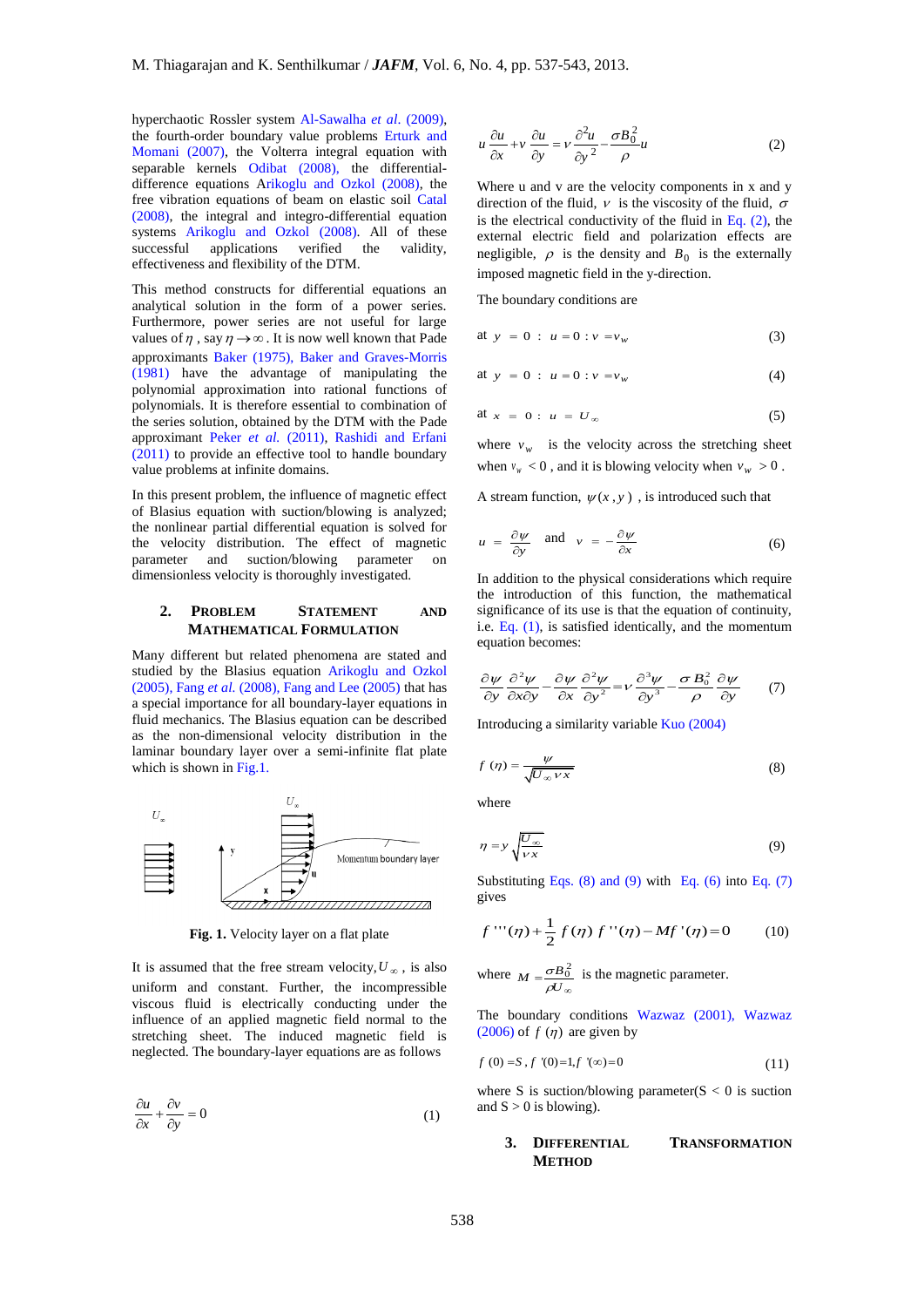Consider a function  $u(x)$  which is analytic in a domain T and let  $x=x_0$  represent any point in T. The function  $u(x)$  is then represented by a power series whose center is located at  $x_0$ . The differential transform of the function  $u(x)$  is given by

$$
U(k) = \frac{1}{k!} \left[ \frac{d^k u(x)}{dx^k} \right]_{x = x_0}
$$
 (12)

Where  $u(x)$  is the original function and  $U(k)$  is the transformed function. The inverse transformation is defined as follows

$$
u(x) = \sum_{k=0}^{\infty} (x - x_0)^k U(k)
$$
 (13)

Combining Eq.  $(12)$  and Eq.  $(13)$ , we get

$$
u(x) = \sum_{k=0}^{\infty} \frac{(x - x_0)^k}{k!} \left[ \frac{d^k u(x)}{dx^k} \right]_{x = x_0}
$$
 (14)

Inspection of Eq. (14) indicates that the concept of differential transform is derived from Taylor series expansion. However, this method does not evaluate the derivates symbolically. In actual applications, the function  $u(x)$  is expressed by a finite series and Eq. (13) can be rewritten as follows:

$$
u(x) \ge \sum_{k=0}^{m} (x - x_0)^k U(k)
$$
 (15)

Which means that  $u(x) \equiv \sum_{n=0}^{\infty} (x - x_0)$ 1  $(x) \cong \sum_{k=0}^{\infty} (x - x_0)^k U(k)$  $k = m$  $u(x) \equiv \sum_{k=0}^{\infty} (x - x_0)^k U(k)$  $\approx \sum_{k=m+1} (x - x_0)^k U(k)$  is

negligibly small. Usually, the value of m is decided by convergence of the series coefficients.

## **4. THE PADE APPROXIMANTS**

Suppose that we are given a power series  $\sum_{n=1}^{\infty}$  $i=0$  $a_i x^i$ ,

representing a function  $f(x)$ , so that

$$
f(x) = \sum_{i=0}^{\infty} a_i x^i
$$
 (16)

The Pade approximant is a rational fraction and the notation for such a Pade approximant is Baker (1975), Baker and graves-Morris (1981).

$$
[L, M] = \frac{P_L(x)}{Q_M(x)}\tag{17}
$$

Where  $P_L(x)$  is a polynomial of degree at most L and  $Q_M(x)$  is a polynomial of degree at most M. we have:

$$
f(x) = a_0 + a_1 x + a_2 x^2 + a_3 x^3 + \dots
$$
 (18)

$$
P_L(x) = p_0 + p_1 x + p_2 x^2 + \dots + p_L x^L
$$
 (19)

$$
Q_M(x) = q_0 + q_1 x + q_2 x^2 + \dots + q_M x^M
$$
 (20)

notice that in Eq.(17) there are  $L+1$  numerator coefficients and M+1 denominator coefficients. Since we can clearly multiply the numerator and denominator by a constant and leave [L, M] unchanged, we impose the normalization condition

$$
Q_M(0)=1\tag{21}
$$

So there are L+1 independent numerator coefficients and M independents denominator coefficients, making L+M+ 1 unknown coefficient in all. This number suggests that normally the [L, M] ought to fit the power series Eq. (16) through the orders  $1, x, x^2, \dots, x^{L+M}$ . Using the conclusion given in Baker (1975), Baker and graves-Morris (1981), we know that the [L, M] approximant is uniquely determined.

If the notation of formal power series,

$$
\sum_{i=0}^{\infty} a_i x^i = \frac{p_0 + p_1 x + p_2 x^2 + p_3 x^3 + \dots + p_L x^L}{q_0 + q_1 x + q_2 x^2 + q_3 x^3 + \dots + q_M x^M} + 0(x^{L+M+1})
$$
 (22)  
By cross-multiplying Eq. (22), we find that  

$$
(a_0 + a_1 x + a_2 x^2 + a_3 x^3 + \dots)
$$

$$
(1 + q_1 x + q_2 x^2 + q_3 x^3 + \dots + q_M x^M)
$$
 (23)  

$$
= p_0 + p_1 x + p_2 x^2 + p_3 x^3 + \dots + p_L x^L + 0(x^{L+M+1})
$$

From Eq. 
$$
(23)
$$
 one can obtained the set of equations

$$
\begin{cases}\na_0 = p_0, \\
a_1 + a_0 q_1 = p_1, \\
a_2 + a_1 q_1 + a_0 q_2 = p_2, \\
\vdots \\
a_L + a_{L-1} q_1 + \dots + a_0 q_L = p_L\n\end{cases}
$$
\n(24)

$$
\begin{cases}\na_{L-1} + a_L q_1 + \dots + a_{L-M+1} q_M = 0, \\
a_{L-2} + a_{L+1} q_1 + \dots + a_{L-M+2} q_M = 0, \\
\vdots \\
a_{L-M} + a_{L-M-1} q_1 + \dots + a_L q_M = 0.\n\end{cases}
$$
\n(25)

where  $a_n = 0$  for  $n < 0$  and  $q_j = 0$  for  $j > M$ . If Eqs. (24) and (25) are nonsingular, then we can solve them directly

$$
\begin{bmatrix} L,M \end{bmatrix} = \frac{\begin{vmatrix} a_{L-M+1} & a_{L-M+2} & \cdots & a_{L+1} \\ \vdots & \vdots & \ddots & \vdots \\ a_L & a_{L+1} & \cdots & a_{L+M} \\ \frac{\sum_{j=M} a_{j-M} x^j}{a_{L-M+1}} & \frac{\sum_{j=M-1} a_{j-M+1} x^j \cdots \sum_{j=0}^L a_j x^j}{a_{L+1}} & a_{L+1} \\ \vdots & \vdots & \ddots & \vdots \\ a_L & a_{L+1} & \cdots & a_{L+M} \\ x^M & x^{M-1} & \cdots & 1 \end{bmatrix}
$$
 (26)

If the lower index on a sum exceeds the upper, the sum is replaced by zero. Alternate forms are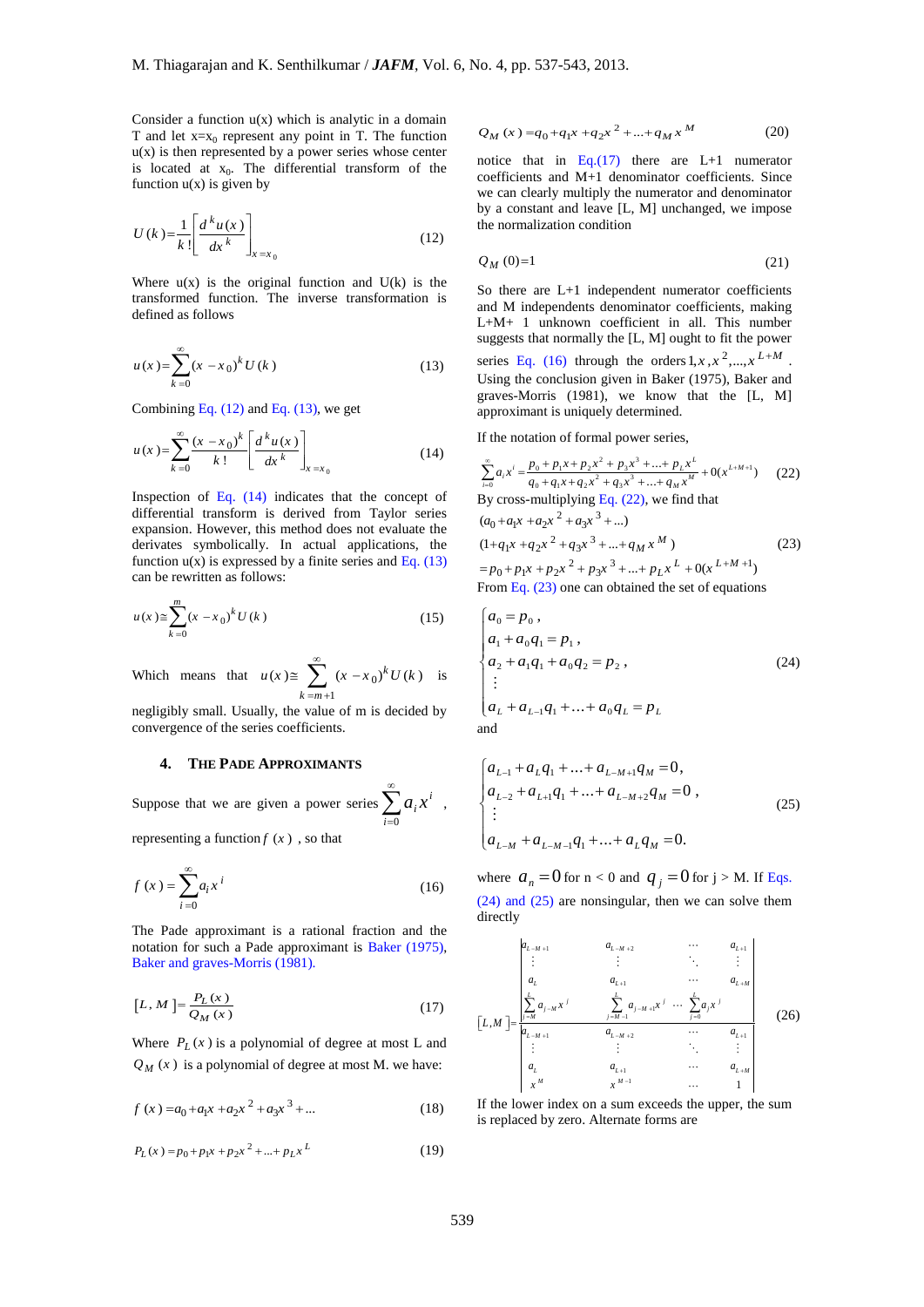$$
\[L,M\] = \sum_{j=0}^{L-M} a_j x^{j} + x^{L-M+1} w_{L/M}^{T} W_{L/M}^{-1} w_{L/M}
$$
\n
$$
= \sum_{j=0}^{L+n} a_j x^{j} + x^{L+n-1} w_{(L+M)/M}^{T} W_{L/M}^{-1} w_{(L+n)/M}.
$$
\n(27)

$$
W_{L,M} = \begin{bmatrix} a_{L-M+1} - x a_{L-M+2} & \cdots & a_{L} - x a_{L+1} \\ \vdots & \ddots & \vdots \\ a_{L} - x a_{L+1} & \cdots & a_{L+M+1} - x a_{L+M} \end{bmatrix},
$$
 (28)

$$
w_{L,M} = \begin{bmatrix} a_{L-M+1} \\ a_{L-M+2} \\ \vdots \\ a_L \end{bmatrix}
$$
 (29)

## **5. ANALYTICAL APPROXIMATIONS BY MEANS OF THE DTM-PADE**

$$
(k+1)(k+2)(k+3)F(k+3)
$$
  
+
$$
\frac{1}{2}\sum_{r=0}^{k} (k-r+2)(k-r+1)F(r)F(k-r+2)
$$
  
-
$$
M(k+1)F(k+1) = 0
$$
 (30)

Where  $F(k)$  is the differential transform of  $f(\eta)$ . The transform of the boundary conditions are:

$$
F(0)=0, F(1)=1, F(2)=\alpha
$$
\n(31)

Moreover, substituting Eq.  $(31)$  into Eq.  $(30)$  and by a recursive method we can calculate the values of F[k], where  $\alpha$  is a constant that is computed from the boundary condition.

For computing their values, the problem is solved with initial condition Eq. (31) and boundary conditions Eq. (11) are applied. The ideal method for enlarging the convergence radius of the truncated series solution is the Pade approximant i.e. converting the polynomial approximation into a ratio of two polynomials. Without using the Pade approximant, the analytical solution obtained by the DTM, cannot satisfy boundary conditions at infinity. It is therefore essential to combine the series solution, obtained by DTM with the Pade approximant to provide an effective tool for accommodating boundary value problems in infinite domains.

### **6. RESULTS AND DISCUSSIONS**

An extensive range of computations has been performed with both numerical shooting method and DTM-Pade methods. The two-point boundary value problem for boundary layer convection from a flat plate is evidently governed two independent dimensionless parameters, namely M and S. The far field boundary conditions must be applied in the computations at a finite value of the similarity variable  $\eta$ , here denoted by  $\eta_{\text{max}}$ . In order to verify the accuracy of the present method, we have compared our results with those of numerical shooting method are presented in Table 2 and Table 3.

**Table 1** The operators for the one-dimensional differential transform method. Original function Transformed function

| $[L,M] = \sum_{j=0}^{L-M} a_j x^{j} + x^{L-M+1} w_{L/M}^{T} W_{L/M}^{-1} w_{L/M}$                                                                                                                                                                                                                                                                                                                                                                                                            | (27) | where $F(x)$ is the differential transform or $f(y)$<br>transform of the boundary conditions are:                                                                                                                                                                                                                                                                                                                                                                                                                                                                                                                               |  |
|----------------------------------------------------------------------------------------------------------------------------------------------------------------------------------------------------------------------------------------------------------------------------------------------------------------------------------------------------------------------------------------------------------------------------------------------------------------------------------------------|------|---------------------------------------------------------------------------------------------------------------------------------------------------------------------------------------------------------------------------------------------------------------------------------------------------------------------------------------------------------------------------------------------------------------------------------------------------------------------------------------------------------------------------------------------------------------------------------------------------------------------------------|--|
| $=\sum_{i=0}^{L+n} a_{i} x^{i} + x^{L+n-1} w^{T}_{(L+M)/M} W^{-1}_{L/M} w_{(L+n)/M}.$                                                                                                                                                                                                                                                                                                                                                                                                        |      | $F(0)=0, F(1)=1, F(2)=\alpha$                                                                                                                                                                                                                                                                                                                                                                                                                                                                                                                                                                                                   |  |
| $\begin{bmatrix} \begin{bmatrix} a_{L-M+1}-xa_{L-M+2} & \cdots & a_{L}-xa_{L+1} \\ \vdots & \ddots & \vdots \\ a_{L}-xa_{L+1} & \cdots & a_{L+M+1}-xa_{L+M} \end{bmatrix} \end{bmatrix},$                                                                                                                                                                                                                                                                                                    | (28) | Moreover, substituting Eq. $(31)$ into Eq. $(30)$ and<br>recursive method we can calculate the values of<br>where $\alpha$ is a constant that is computed fro<br>boundary condition.                                                                                                                                                                                                                                                                                                                                                                                                                                            |  |
| $v_{L,M} = \begin{bmatrix} a_{L-M+1} \\ a_{L-M+2} \\ \vdots \\ a_{L-M+2} \end{bmatrix}$<br>he construction of [L, M] approximants involves only<br>Igebraic operations Baker (1975), Baker and Graves-<br>forris (1981). Each choice of L, degree of the<br>umerator and M, degree of the denominator, leads to<br>n approximant. The major difficulty in applying this<br>echnique is how to direct the choice in order to obtain<br>ne best approximant. This needs the use of a criterion | (29) | For computing their values, the problem is solve<br>initial condition Eq. $(31)$ and boundary conditio<br>$(11)$ are applied. The ideal method for enlarging<br>convergence radius of the truncated series solu-<br>the Pade approximant i.e. converting the polyn<br>approximation into a ratio of two polynomials. W<br>using the Pade approximant, the analytical so<br>obtained by the DTM, cannot satisfy bou<br>conditions at infinity. It is therefore essent<br>combine the series solution, obtained by DTM w<br>Pade approximant to provide an effective to<br>accommodating boundary value problems in i<br>domains. |  |
| or the choice depending on the shape of the solution. A<br>riterion which has worked well here is the choice of                                                                                                                                                                                                                                                                                                                                                                              |      | <b>RESULTS AND DISCUSSIONS</b><br>6.                                                                                                                                                                                                                                                                                                                                                                                                                                                                                                                                                                                            |  |
| L, M] approximants such that L=M. More importantly,<br>ne diagonal approximant is the most accurate<br>pproximant, therefore we will construct only the<br>iagonal approximants in the following discussions.<br>5.<br>ANALYTICAL APPROXIMATIONS                                                                                                                                                                                                                                             | BY   | An extensive range of computations has<br>performed with both numerical shooting metho<br>DTM-Pade methods. The two-point boundary<br>problem for boundary layer convection from a fla<br>is evidently governed two independent dimensi<br>parameters, namely M and S. The far field bot                                                                                                                                                                                                                                                                                                                                        |  |
| <b>MEANS OF THE DTM-PADE</b><br>he fundamental mathematical operations performed by<br>TM are listed in Table 1. taking the differential                                                                                                                                                                                                                                                                                                                                                     |      | conditions must be applied in the computation<br>finite value of the similarity variable $\eta$ , here definite<br>by $\eta_{\text{max}}$ . In order to verify the accuracy of the p                                                                                                                                                                                                                                                                                                                                                                                                                                            |  |
| ansform of Eq. $(10)$ , we obtain<br>$(k + 1)(k + 2)(k + 3)F(k + 3)$                                                                                                                                                                                                                                                                                                                                                                                                                         |      | method, we have compared our results with the<br>numerical shooting method are presented in Table                                                                                                                                                                                                                                                                                                                                                                                                                                                                                                                               |  |
| $\frac{1}{2}\sum_{r=0}^{k}(k-r+2)(k-r+1)F(r)F(k-r+2)$                                                                                                                                                                                                                                                                                                                                                                                                                                        | (30) | Table 3.                                                                                                                                                                                                                                                                                                                                                                                                                                                                                                                                                                                                                        |  |
| $-M (k + 1)F (k + 1) = 0$                                                                                                                                                                                                                                                                                                                                                                                                                                                                    |      |                                                                                                                                                                                                                                                                                                                                                                                                                                                                                                                                                                                                                                 |  |
| Original function                                                                                                                                                                                                                                                                                                                                                                                                                                                                            |      | <b>Table 1</b> The operators for the one-dimensional differential transform method.<br><b>Transformed function</b>                                                                                                                                                                                                                                                                                                                                                                                                                                                                                                              |  |
| $w(x) = u(x) \pm v(x)$                                                                                                                                                                                                                                                                                                                                                                                                                                                                       |      | $W(k) = U(k) \pm V(k)$                                                                                                                                                                                                                                                                                                                                                                                                                                                                                                                                                                                                          |  |
| $w(x) = \lambda u(x)$                                                                                                                                                                                                                                                                                                                                                                                                                                                                        |      | $W(k) = \lambda U(k)$ , $\lambda$ is a constant                                                                                                                                                                                                                                                                                                                                                                                                                                                                                                                                                                                 |  |
| $w(x) = x^r$                                                                                                                                                                                                                                                                                                                                                                                                                                                                                 |      | $W(k) = \delta(k - r)$ , where $\delta(k - r) =\begin{cases} 1, & \text{if } k = r \\ 0, & \text{if } k \neq r \end{cases}$                                                                                                                                                                                                                                                                                                                                                                                                                                                                                                     |  |
| $w(x) = \frac{du(x)}{dx}$                                                                                                                                                                                                                                                                                                                                                                                                                                                                    |      | $W(k) = (k + 1)U(k + 1)$                                                                                                                                                                                                                                                                                                                                                                                                                                                                                                                                                                                                        |  |
| $w(x) = \frac{d^{r}u(x)}{dx^{r}}$                                                                                                                                                                                                                                                                                                                                                                                                                                                            |      | $W(k) = (k + 1)(k + 2) \cdots (k + r)U(k + r)$                                                                                                                                                                                                                                                                                                                                                                                                                                                                                                                                                                                  |  |
| $w(x) = u(x) v(x)$                                                                                                                                                                                                                                                                                                                                                                                                                                                                           |      | $W(k) = \sum_{r=0}^{k} U(r) V(k-r)$                                                                                                                                                                                                                                                                                                                                                                                                                                                                                                                                                                                             |  |
| $w(x) = \frac{du(x)}{dx} \frac{dv(x)}{dx}$                                                                                                                                                                                                                                                                                                                                                                                                                                                   |      | $W(k) = \sum_{r=0}^{k} (r+1)(k-r+1)U(r+1)V(k-r+1)$                                                                                                                                                                                                                                                                                                                                                                                                                                                                                                                                                                              |  |
| $w(x) = u(x) \frac{dv(x)}{dx}$                                                                                                                                                                                                                                                                                                                                                                                                                                                               |      | $W(k) = \sum_{r=0}^{k} (k - r + 1)U(r)V(k - r + 1)$                                                                                                                                                                                                                                                                                                                                                                                                                                                                                                                                                                             |  |
|                                                                                                                                                                                                                                                                                                                                                                                                                                                                                              |      |                                                                                                                                                                                                                                                                                                                                                                                                                                                                                                                                                                                                                                 |  |
|                                                                                                                                                                                                                                                                                                                                                                                                                                                                                              |      |                                                                                                                                                                                                                                                                                                                                                                                                                                                                                                                                                                                                                                 |  |
|                                                                                                                                                                                                                                                                                                                                                                                                                                                                                              |      |                                                                                                                                                                                                                                                                                                                                                                                                                                                                                                                                                                                                                                 |  |
|                                                                                                                                                                                                                                                                                                                                                                                                                                                                                              | 540  |                                                                                                                                                                                                                                                                                                                                                                                                                                                                                                                                                                                                                                 |  |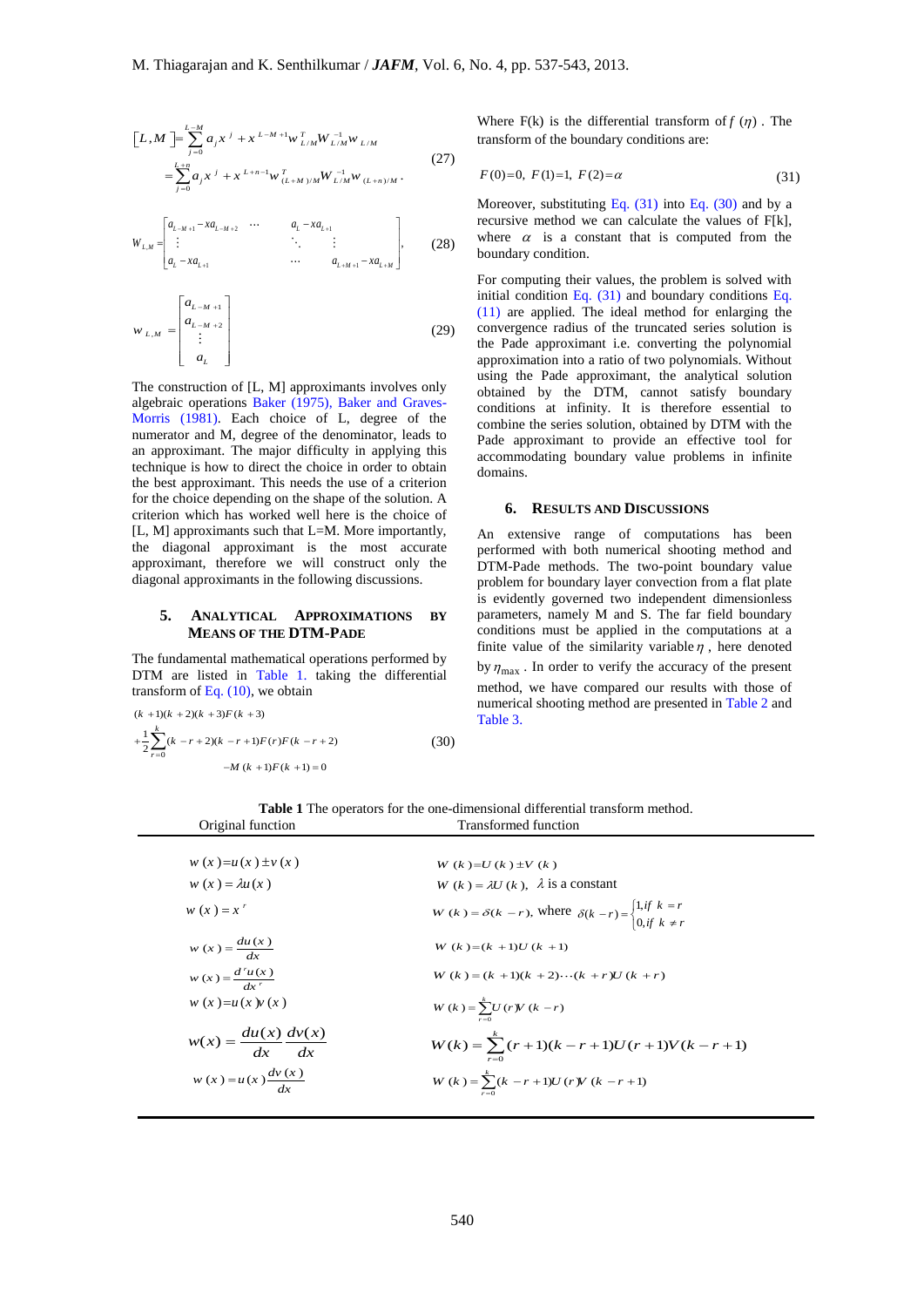Fig. 2 and Fig. 3 demonstrate the plot of dimensionless velocity field  $f'(n)$  for suction/blowing parameter S = 1, 0, -1 when  $M = 0$  and  $M = 1$  respectively.



**Fig. 2.** Velocity profiles  $f'(n)$  for various values of porosity parameter S when  $M = 0$ .



**Fig. 3.** Velocity profiles  $f'(n)$  for various values of porosity parameter S when  $M = 1$ .

**Table 2** Various values of suction/blowing parameter S obtained by the DTM-Pade and its numerical values for

| $M = 1$ |                   |                |  |
|---------|-------------------|----------------|--|
| S       | $DTM-Pade[20,20]$ | Numerical      |  |
| -1      | $-0.8494260071$   | $-0.849425600$ |  |
| $_{0}$  | $-1.082829541$    | -1.082828844   |  |
|         | -1.371012694      | $-1.371011260$ |  |

Fig. 4 displays the dimensionless velocity profile  $f'(\eta)$  for different values of Magnetic parameter M without suction/blowing parameter S. It is seen that the magnetic parameter M increases, velocity  $f'(\eta)$  decreases. Illustrating the fact that the effect of magnetic field is to decelerate the velocity.



**Fig. 4.** Velocity profiles  $f'(n)$  for various values of Magnetic parameter M when  $S = 0$ .

The effect of magnetic parameter M with  $S > 0$  over the dimensionless velocity  $f'(n)$  is represented graphically through Fig. 5. It is seen that the effect of magnetic field is to reduce the dimensionless velocity.



**Fig. 5.** Velocity profiles  $f'(n)$  for different values of Magnetic parameter M when  $S = 1$ .

**Table 3** Various values of magnetic parameter M obtained by the DTM-Pade and its numerical values for

| $S=0$ . |                   |                |  |
|---------|-------------------|----------------|--|
| M       | $DTM-Pade[20,20]$ | Numerical      |  |
|         | $-1.082829541$    | -1.082828844   |  |
|         | -1.473041185      | $-1.473039150$ |  |
|         | $-2.273325296$    | $-2.273317103$ |  |

Dimensionless velocity  $f'(n)$  the different values of the magnetic parameter M with  $S < 0$  is presented graphically in Fig. 6. It is noticed that for increasing values of magnetic parameter, the velocity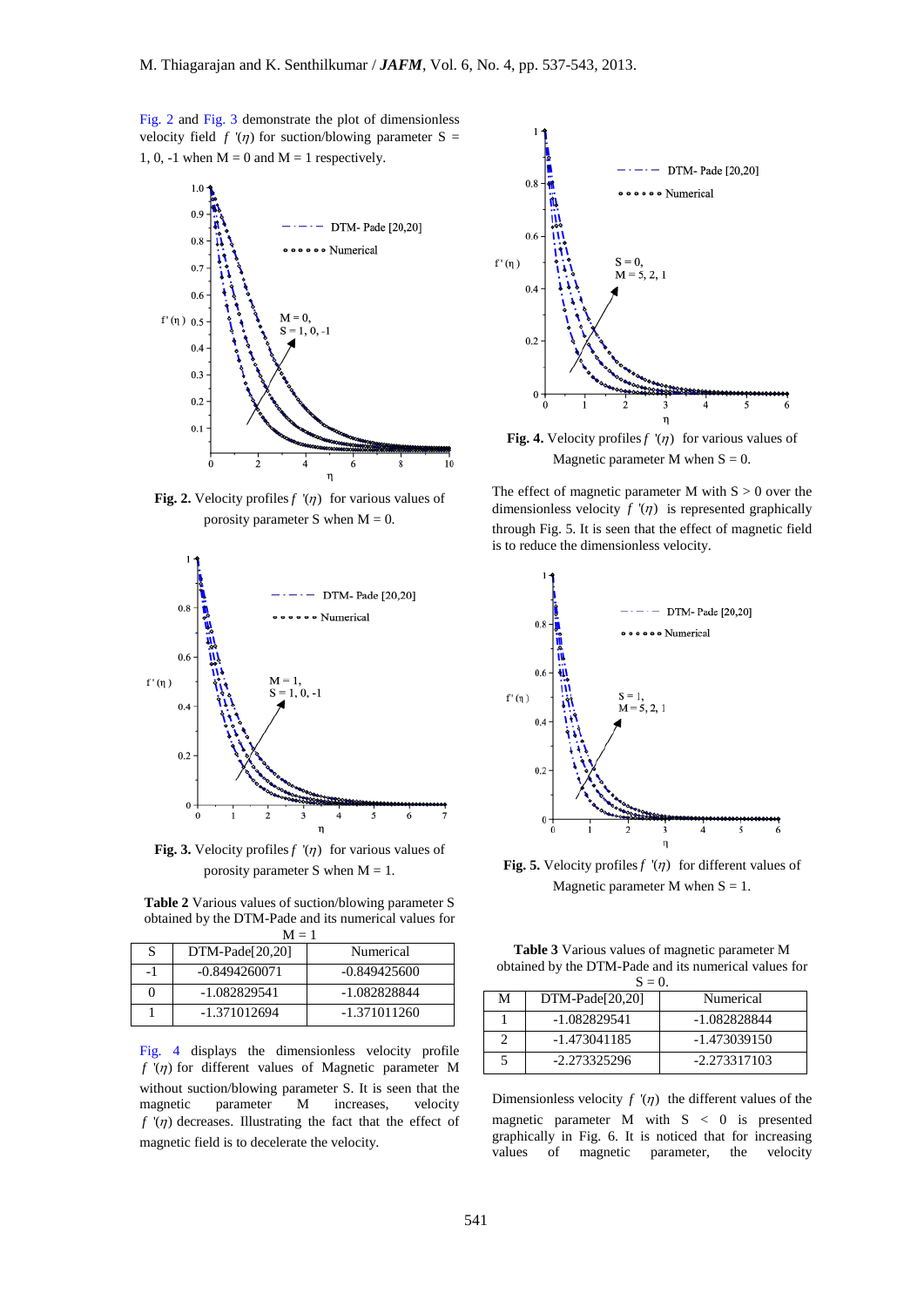$f'(\eta)$  decreases which physically conveys the fact that the effect of magnetic field is to reduce the velocity



**Fig. 6.** Velocity profiles  $f'(\eta)$  for different values of Magnetic parameter M when  $S = -1$ .



**Fig. 7.** Variation of  $f''(0)$  with S for various values of Magnetic parameter M .

The effect of suction/blowing parameter S on skin friction  $f$  "(0) for different values of magnetic parameter M is shown through Fig. 7. It is inferred that the effect of magnetic field and the effect of suction/blowing parameter have the similar effect over skin friction so as to reduce it.

Fig. 8 portrays the skin friction  $f''(0)$  against magnetic parameter M for different suction/blowing parameter S. It is observed that the effect of magnetic field is to decrease the skin friction. It is also seen that the skin friction decreases for  $S > 0$  whereas increases for  $S < 0$ .

In the absence of magnetic field, Eq. (10) reduces to that of Peker *et al* (2011).



**Fig. 8.** Variation of  $f''(0)$  with M for various values of porosity parameter S.

## **7. CONCLUSIONS**

The DTM-Pade is used to find analytical solutions of magnetohydrodynamics boundary-layer equations. The DTM combined with the Pade approximants are also shown to be a promising tool to solve two point boundary-value problems consisting of systems of nonlinear differential equations. This method has been applied directly without requiring linearization, discretization, or perturbation. The obtained results demonstrate the reliability of the algorithm and give it a wider applicability to nonlinear differential equations.

In the present problem, the influence of magnetic effect of Blasius equation is analyzed, the nonlinear partial differential equation is solved for the velocity distribution. Dimensionless velocity is reduced due to the influence of Magnetic field.

#### **REFERENCES**

- Al-Sawalha, M.M. and M.S.M. Noorani (2009). Application of the differential transformation method for the solution of the hyperchaotic Rossler system. *Communications in Nonlinear Science and Numerical Simulation*, 14, 1509-1514.
- Ariel, P.D. (1994). *Hiemenz flow in hydromagnetics. Acta Mechanica*, 103, 31-43.
- Arikoglu, A. and I. Ozkol (2005). Inner-outer matching solution of Blasius equation by DTM, *Aircraft Engineering and Aerospace Technology: An International Journa*l, 77, 298-301.
- Arikoglu, A, and I., Ozkol, (2006). Solution of differential-difference equations by using differential transform method. *Applied Mathematics and Computation,* 181, 153-162.